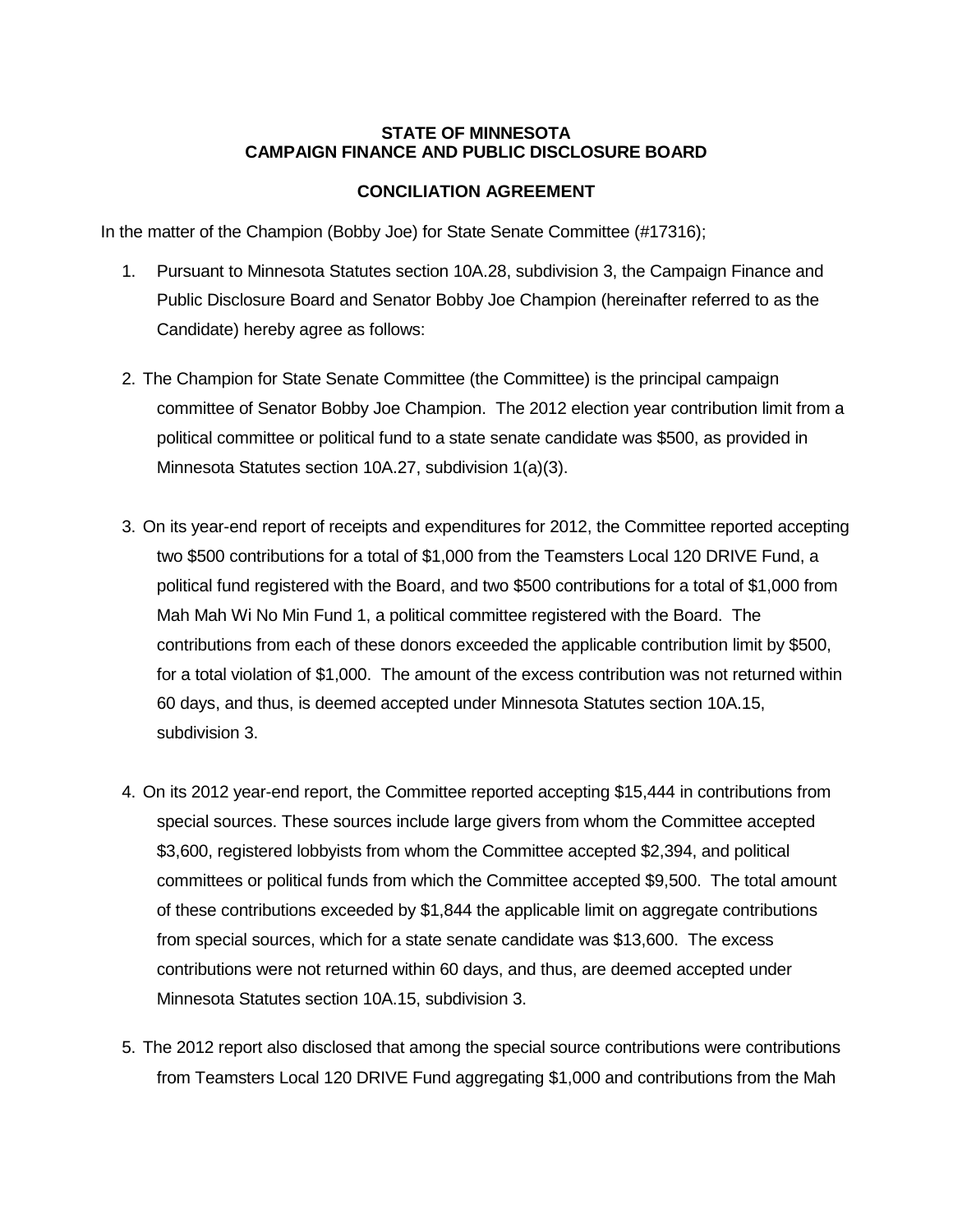Mah Wi No Min Fund 1 aggregating \$1,000. The aggregate amount that a senate candidate could accept from a single donor in 2102 was \$500.

- 6. In correspondence with the Board the Committee treasurer acknowledged acceptance of \$1,000 in aggregate from the Teamsters Local 120 DRIVE Fund. The treasurer indicated that acceptance of the two checks was an oversight due to their recordkeeping system not catching the fact that the contributions caused a violation. In separate correspondence, the treasurer explained that two checks from the Mah Mah Wi No Min Fund 1 were deposited into the Committee's account but that one check was made out to the 59th Senate District DFL party unit and deposited by the Committee in error. The excess Teamsters Local 120 DRIVE Fund contribution and the improperly deposited Mah Mah Wi No Min Fund 1 contribution were returned to the donors in April of 2013.
- 7. The candidate acknowledges that his committee treasurer accepted the excess contributions described in the preceding paragraph due to inadequate recordkeeping systems and the treasurer's acceptance of check into the Committee's account even though the check was not made payable to the committee.
- 8. During its annual reconciliation comparing reported donations to reported receipts, the Board determined that the Committee had omitted two additional contributions from its 2012 yearend report. The omission resulted from inadequate recordkeeping by the Committee and was corrected by amendment. The correction of this omission resulted in adding \$400 to its special sources and increasing the amount received from special sources in excess of the limit to \$2,244.
- 9. Subsequent to the above events, the candidate obtained the assistance of another individual to work with the Committee's treasurer to resolve the Committee's ongoing problems and to ensure that the Committee's reports were accurate. As a result of this person's work, an amended report was filed on December 9, 2013, changing the totals received from individuals and lobbyists. The individual assisting the Committee had determined that a contribution previously reported as being from a non-lobbyist individual was actually from a lobbyist. This change increased the total amount of special source contributions attributable to lobbyists by \$50. The total amount by which special source contributions exceed the limit is therefore \$2,294.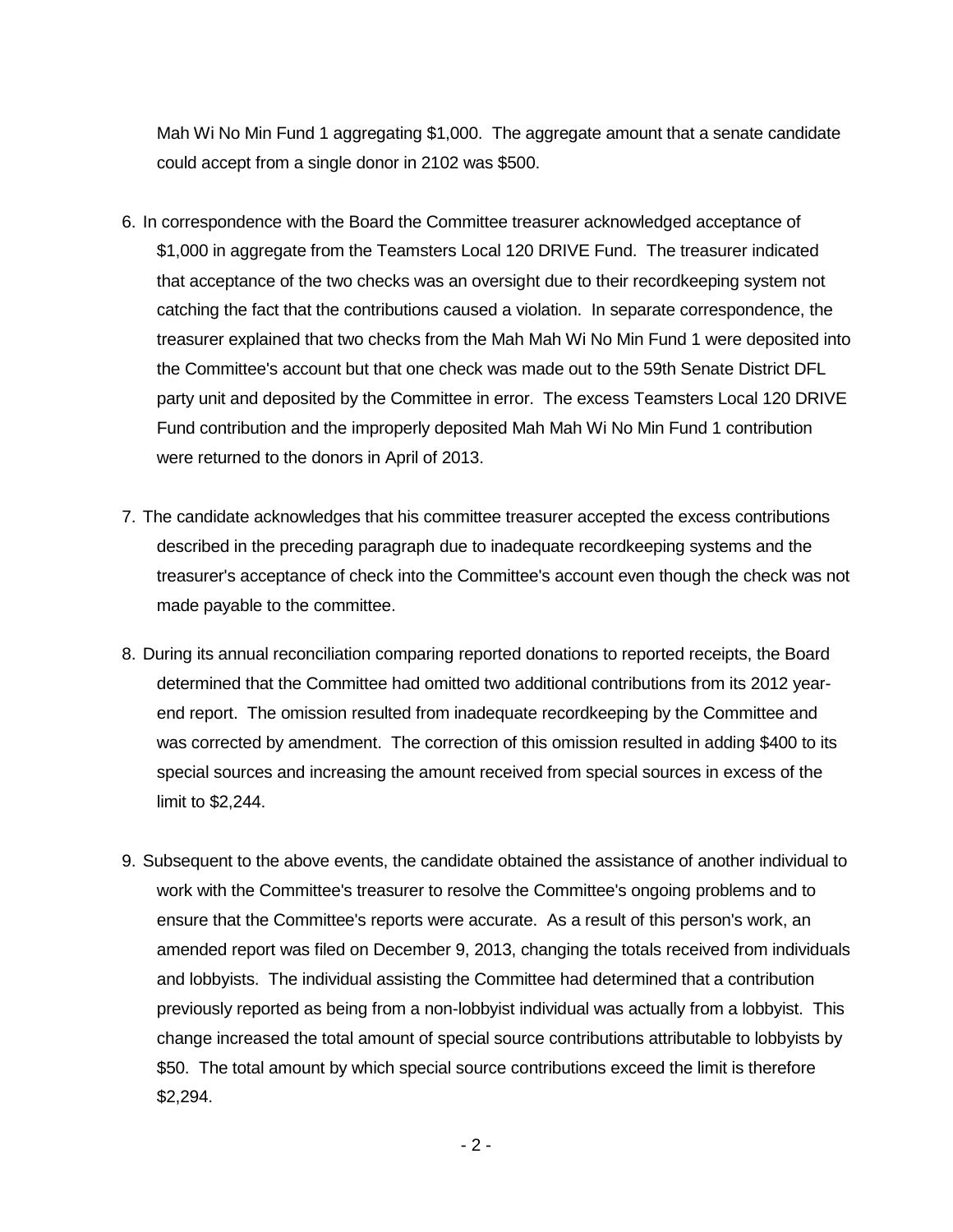- 10. The parties agree that the Committee accepted cumulatively excessive contributions from a political fund and a political committee resulting in two violations of \$500 each pursuant to Minnesota Statutes section 10A. 27, subdivision 1(a)(3), in calendar year 2012.
- 11. The Committee has informed the Board that it returned \$500 each to Teamsters Local 120 Drive Fund and to Mah Mah Wi No Min Fund 1. Copies of each check used to return the excess amounts were provided to the Board.
- 12. The parties agree that the Committee accepted excessive contributions from special sources in the amount of \$2,294 resulting in a violation of Minnesota Statutes section 10A.27, subdivision 11, in calendar year 2012.
- 13. The Committee has returned to special source contributors a sufficient amount to bring the Committee into compliance with the aggregate special source contribution limit. Copies of the checks used to return the excess contributions were forwarded to the Board.
- 14. The parties agree that these violations occurred because of inadequate recordkeeping and inadequate attention given to the Committee's business by the treasurer. After the Committee obtained assistance from another treasurer in resolving the issues that are the subject of this matter, the Committee's responsiveness to Board requests greatly improved and all outstanding issues with the Committee's reports were resolved.
- 15. The Committee has now formally changed its treasurer by filing an amended statement of registration naming the person who was assisting the committee as its new treasurer.
- 16. Board records show that this is the first calendar year in which the Committee reported acceptance of contributions that exceeded the applicable individual donor or aggregate special source contribution limits. The Committee registered with the Board on November 18, 2011. The experience of Board staff also suggests that the problems with this committee were created primarily as a result of the former treasurer's work.
- 17. Prior to its changing treasurer, the Board offered the Committee a conciliation agreement in which the committee would agree to pay a civil penalty of \$2,294. This amount represented one times the amount of the special source violation. No additional penalty was to be applied